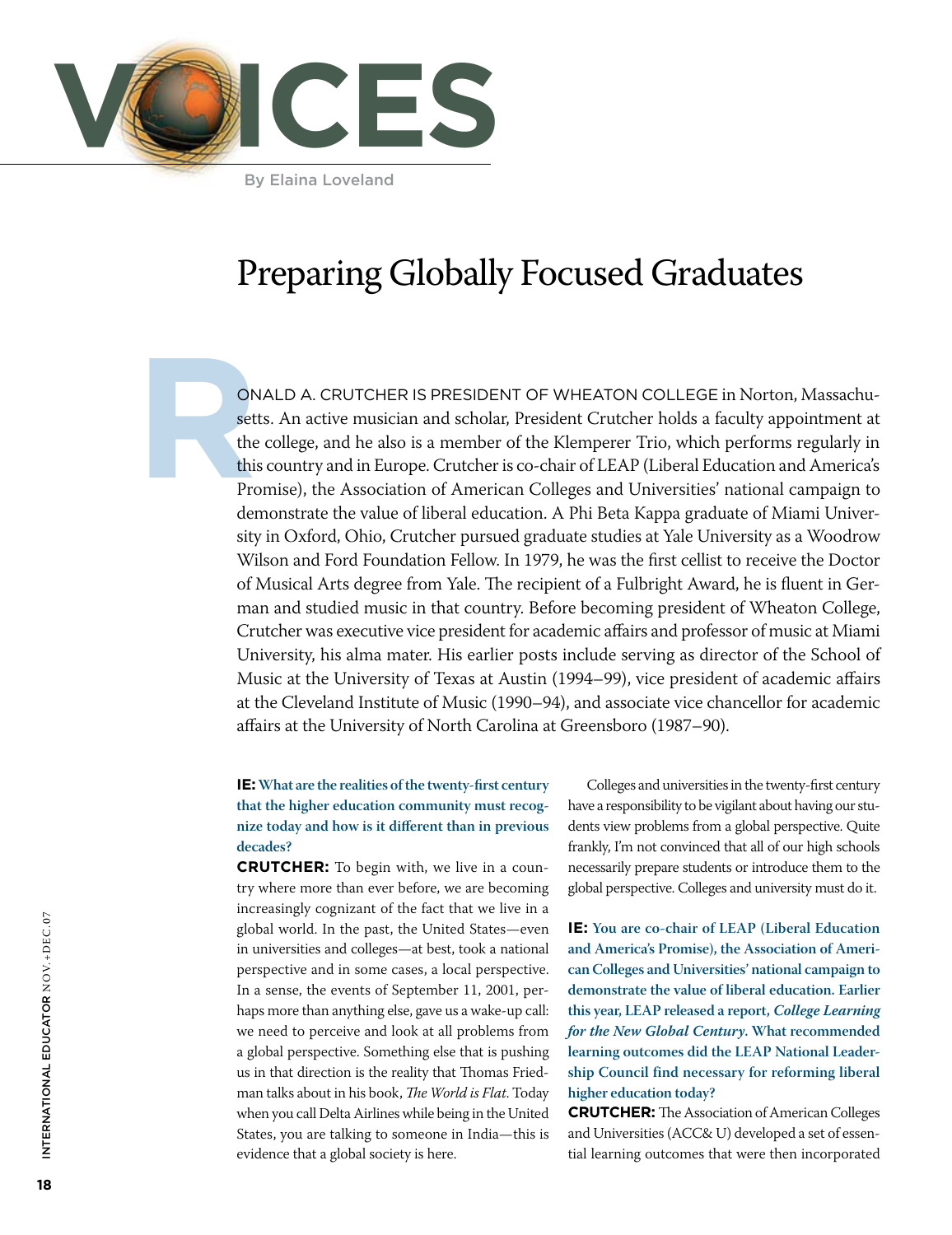

Ronald A. Crutcher is president of Wheaton College.

into the LEAP agenda. However, these are not simply outcomes for college studies. In the best of all possible worlds we would begin focusing on these four outcomes in schools and then continue on at successively higher levels in college.

The first outcome is the attainment of knowledge of human cultures in the physical and natural world, which means that every college graduate should have some basic competency in science and technology. Here, the focus is on engaging the big questions, such as global warming, making an intelligent decision about whether information one reads in a newspaper is accurate. Graduates need at least a basic knowledge of science. Topics like human genome technology or stem cell research are topics that graduates need to understand and be able to separate reactions to the notion of this kind of research from the possible visceral and emotional reactions. It's important to have basic knowledge of science to make the kinds of ethical decisions that today's graduates will need to make.

The second outcome represents intellectual and practical skills, such as critical thinking, written and oral communication, quantitative skill, literacy, and also teamwork and problem solving. These skills should be practiced across the curriculum.

Third, we need to emphasize personal and social responsibility. Here the focus is on specific knowledge and engagement—both local and global. Intercultural knowledge and competency is crucial for students graduating from college in the twenty-first century. In other words, to be able to work effectively in teams of individuals, some of whom will have very different cultural beliefs and backgrounds. Ethical reasoning and action is also part of this.

Finally, we focus on integrative learning, which includes a synthesis of knowledge across the general curriculum [general education requirements] as well as in specialized studies [a major]. This can be demonstrated through the application of students' skills and information as in senior projects that are sometimes focused on solving more practical problems.

#### **IE: How do these learning outcomes align with the needs of employers that hire graduates?**

**CRUTCHER:** To put it succinctly, the learning outcomes are similar to the skills that employers are looking for in graduates these days at least the employers surveyed in the LEAP study, which includes a representative sampling of employers. Employers expect college graduates to think critically and solve problems. Teamwork is highly valued by the employers that AAC&U has talked to.The expectation is that, in problem solving and in gathering information to solve problems, college graduates will be able to put all the pieces together and come up with a solution that will work for a team or a company.

#### **IE: How must higher education adapt, particularly in the United States, to meet the changes that students will face in the world beyond campus walls when they complete their postsecondary education?**

**CRUTCHER:** No matter how well a college or university has done to meet this challenge, they must never take it for granted. The biggest issue is how we, as colleges and university faculty and staff, foster an environment to encourage students to learn how to connect everything that they do. For example, this is teaching students how to connect their classroom experiences to their out-of-classroom experiences and to connect their personal, cultural experience to that experience of others. Today, higher education institutions need the ability to teach the skill of being able to connect across differences and to do that in a way that appears to be natural, consistent, and ongoing so that students can do this by the end of their four years of college.

As I like to say about Wheaton graduates, I would like to be able to drop them anywhere in the world and know that they wouldn't just survive but that they would thrive. There is solace in knowing that they wouldn't recoil because they heard languages that are foreign or were given food that was different. It's a real challenge in any college or university; I think it is more easily achieved in a smaller setting. Also, the institution has to start this learning process at the very beginning of the students' collegiate career. When students enter college as freshman, the faculty and staff have to be very intentional about helping them to make these connections across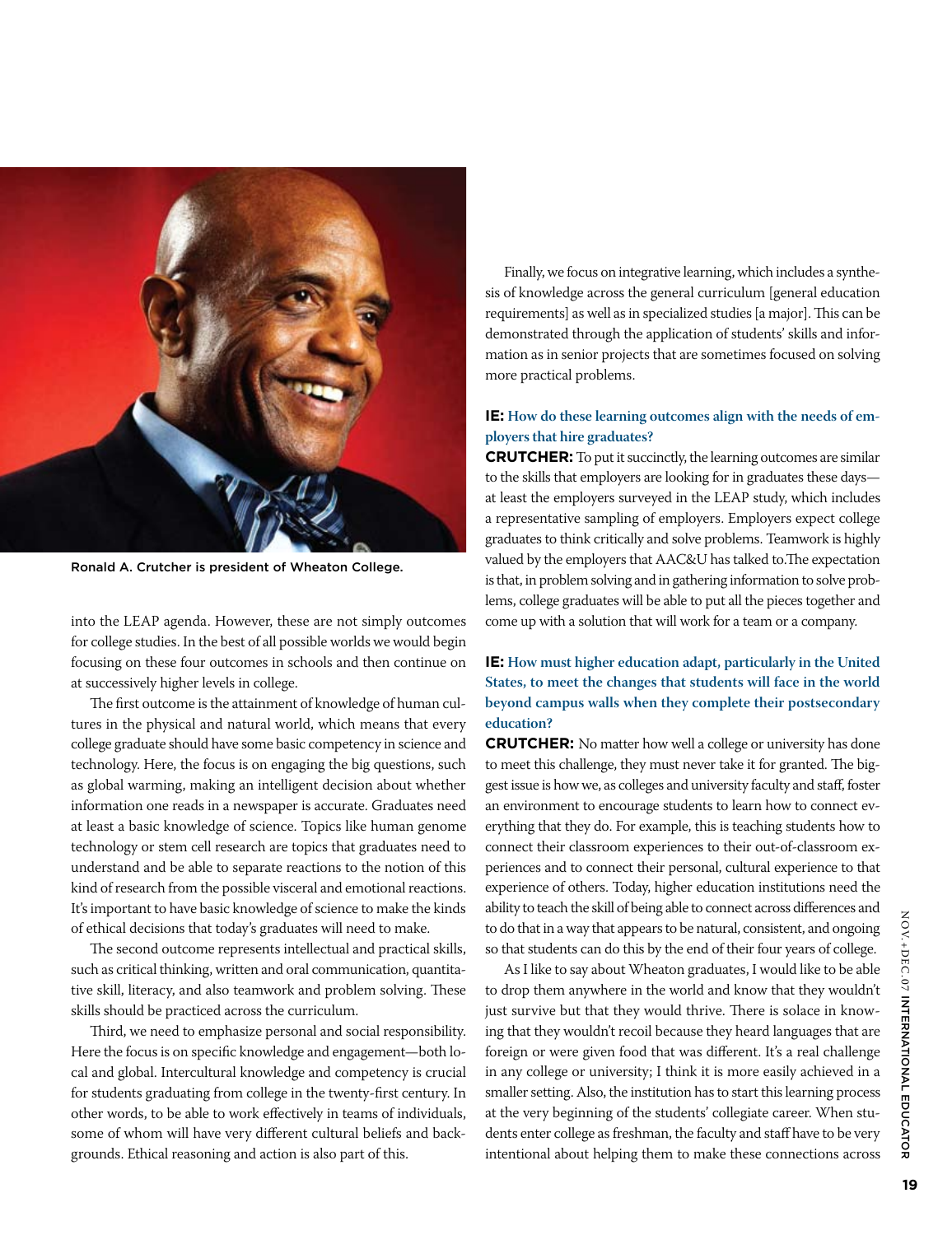**Colleges and universities in the twenty-first century have a responsibility to be vigilant about having our students view problems from a global perspective. Quite frankly, I'm not convinced that all of our highs schools necessarily prepare students or introduce them to the global perspective. Colleges and university must do it."** 

all kinds of boundaries. I think that is the most important thing. If they are successful at doing that, then when they leave they will be comfortable no matter where they end up. But they have to have practiced this both on the campus as well as off the campus before being launched into the larger world.

#### **IE: In the context of a global economy that demands innovation and technological savvy, what kinds of educational practices will prepare graduates to enter the workforce?**

**Crutcher:** It is critical for colleges and universities to look at the essential learning outcomes and put together a curriculum that will ensure students achieve those outcomes and supplement it with opportunities to connect those learning experiences in the classroom with some real-life practical experience (such as what you would get with internships but it's not just simply participating in an internship). It is finding a way to evaluate, to do a personal evaluation of a students' whole experience while they are participating in that experience. That takes an ability to be reflective. Sometimes it can be as simple as having a series of questions that you think about every day and then writing a journal entry based on those questions. Or, it could be students asking themselves questions like, "Am I getting a charge out of what I'm doing? Is it what I thought it was going to be?" It's self-examination, which can be helpful no matter the answer. Even if the students find out something wasn't what they thought it was going to be because, it might send them in a different direction that they hadn't thought of before.

#### **IE: Today college graduates enter an economy that is inextricably linked with those of other nations to a degree never seen before, which requires a deeper understanding of other cultures. How can colleges and universities encourage intercultural learning?**

**CRUTCHER:** One of the things that we are trying to do at Wheaton is have an increasing number of students who come from outside the continental United States. These students, in particular those from the United World Colleges, come here and hit the ground running in terms of being able to interact with anyone no matter where they come from. Our goal is to have our international students have impact on our native students and vice versa. If the students come here, go through the college, are self-segregated, and don't spend the time to reach out to other students, then they won't play much of a role in transforming the culture of the campus. But if we can find ways to do this, there is more interaction. Students have done this through celebrations. For instance, we had the first Holi celebration (a Hindu religious festival) in April; we had a celebration for Ramadan. These

events are coordinated through our office of Office of Spirituality, Service and Social Responsibility. These programs serve as an entree for U.S. students to cultures that are different from theirs. I'm not saying that 100 percent of students get to that level, but a large percentage of students do because it is an ongoing process.

Of course, another thing that can contribute to this intercultural awareness is study abroad, where I am going to another country, and engaging in academic studies with people from that country. In other words, I am not talking about boutique programs where students are in a hotel, where professors come to them, but students do not interact with people from that country. And to the extent possible, in addition to studying, students should do an internship while abroad actually work in a nongovernmental organization or a company. While that's not possible for all students, it is one way to add to the overall intercultural competence. Additionally, I believe that you don't need to leave the country to break outside of your own cultural box. You can go to a Native American reservation in Arizona, which some of our students do, or to a place unlike your hometowns For a student from Maine, living, working and studying in one of the inner cities like Chicago, or New York can be an intercultural experience.

It can be difficult to figure out how to provide and encourage intercultural experiences, but it is essential. Also, there must be a mechanism for students to continually ask themselves questions about these experiences, to assess what they have learned from stepping beyond their comfort zone—it is crucial for nurturing deeper intercultural understanding among college graduates.

#### **IE: How can faculty members become engaged in a process of curricular innovation?**

**CRUTCHER:** For faculty to be engaged in innovation, they need to have a mechanism to constantly ask, "Is the curriculum as effective as we think it is?" "Where is the evidence to show that?" And "Are we really providing students a transformative educational experience?"

The Wheaton faculty just completed an assessment of how this curriculum is working, and its results will fuel future changes. The educational policy committee at Wheaton doesn't just approve courses—they also examine aspects of the curriculum that can be improved upon. Wheaton's faculty are constantly pushing themselves to evaluate whether they are as good as they think they are.

#### **IE: When higher education institutions change their educational methods, what is the best way to measure success?**

**CRUTCHER:** To do this, I think colleges need to use a combination of quantitative and qualitative tools, but personally, I am more